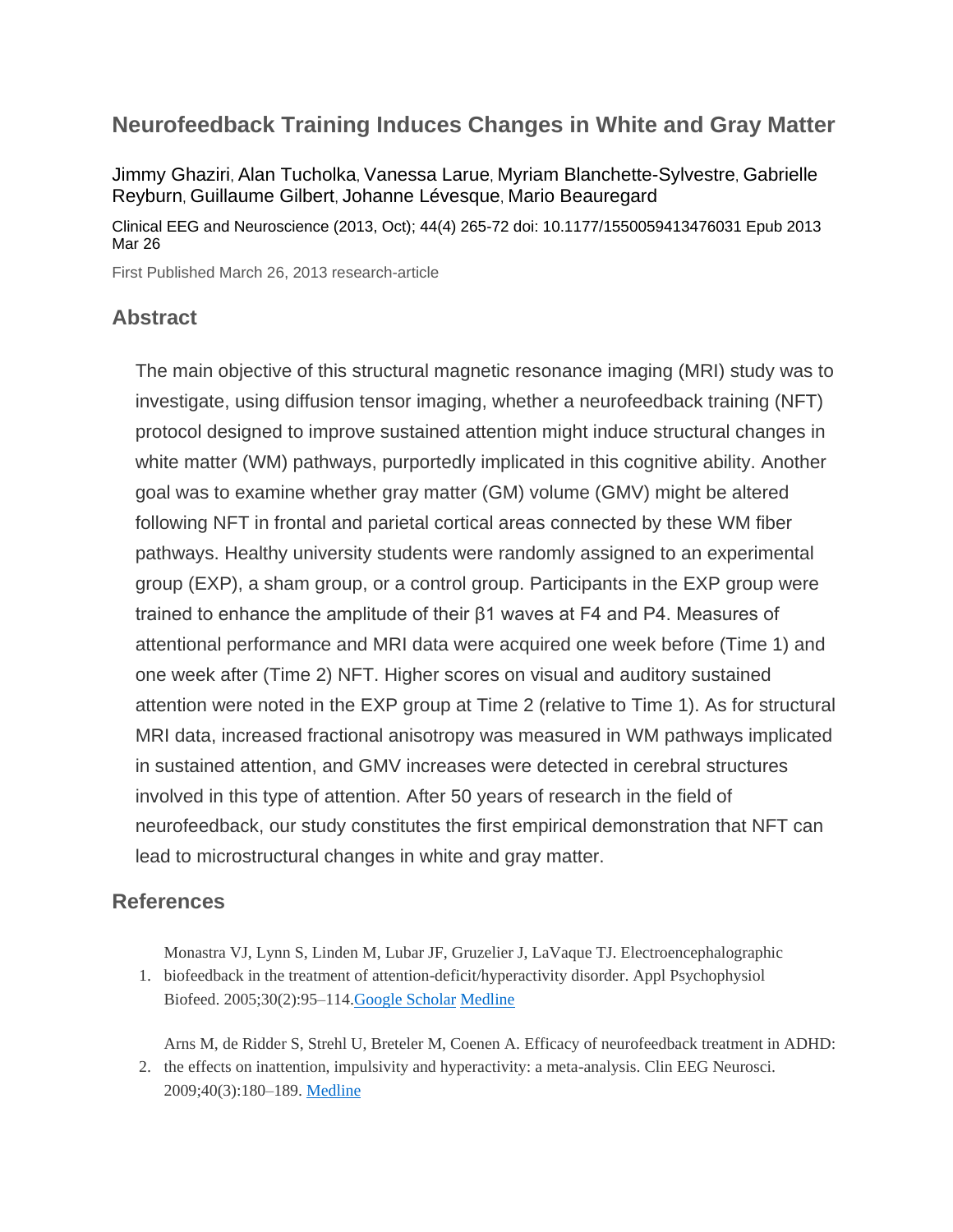Beauregard M, Lévesque J. Functional magnetic resonance imaging investigation of the effects of neurofeedback training on the neural bases of selective attention and response inhibition in children

3. with attention-deficit/hyperactivity disorder. Appl Psychophysiol Biofeed. 2006;31(1):3–20. Google [Scholar](http://scholar.google.com/scholar_lookup?publication_year=2006&pages=3-20&issue=1&author=M+Beauregard&author=J+L%C3%A9vesque&title=Functional+magnetic+resonance+imaging+investigation+of+the+effects+of+neurofeedback+training+on+the+neural+bases+of+selective+attention+and+response+inhibition+in+children+with+attention-deficit/hyperactivity+disorder&) [Medline](http://journals.sagepub.com/servlet/linkout?suffix=bibr3-1550059413476031&dbid=8&doi=10.1177%2F1550059413476031&key=16552626)

4. selective attention in children with attention-deficit/hyperactivity disorder: a functional magnetic Lévesque J, Beauregard M, Mensour B. Effect of neurofeedback training on the neural substrates of resonance imaging study. Neurosci Lett. 2006;394(3):216–221. [Google Scholar](http://scholar.google.com/scholar_lookup?publication_year=2006&pages=216-221&issue=3&author=J+L%C3%A9vesque&author=M+Beauregard&author=B+Mensour&title=Effect+of+neurofeedback+training+on+the+neural+substrates+of+selective+attention+in+children+with+attention-deficit/hyperactivity+disorder:+a+functional+magnetic+resonance+imaging+study&) [Medline](http://journals.sagepub.com/servlet/linkout?suffix=bibr4-1550059413476031&dbid=8&doi=10.1177%2F1550059413476031&key=16343769)

Molteni E, Bianchi AM, Butti M, Reni G, Zucca C. Analysis of the dynamical behaviour of the EEG

5. rhythms during a test of sustained attention. Conf Proc IEEE Eng Med Biol Soc. 2007;1298– 1301. [Google ScholarMedline](http://scholar.google.com/scholar_lookup?publication_year=2007&pages=1298-1301&author=E+Molteni&author=AM+Bianchi&author=M+Butti&author=G+Reni&author=C.+Zucca&title=Analysis+of+the+dynamical+behaviour+of+the+EEG+rhythms+during+a+test+of+sustained+attention&)

Arruda JE, Zhang H, Amoss RT, Coburn KL, Aue WR. Rhythmic oscillations in quantitative EEG

6. measured during a continuous performance task. Appl Psychophysiol Biofeed. 2009;34(1):7– 16. [Google Scholar](http://scholar.google.com/scholar_lookup?publication_year=2009&pages=7-16&issue=1&author=JE+Arruda&author=H+Zhang&author=RT+Amoss&author=KL+Coburn&author=WR+Aue&title=Rhythmic+oscillations+in+quantitative+EEG+measured+during+a+continuous+performance+task&) [Medline](http://journals.sagepub.com/servlet/linkout?suffix=bibr6-1550059413476031&dbid=8&doi=10.1177%2F1550059413476031&key=19057991)

Coull JT. Neural correlates of attention and arousal: insights form electrophysiology functional

- 7. neuroimaging, and psychopharmacology. Prog Neurobiol. 1998;55(4):343–361. Google [Scholar](http://scholar.google.com/scholar_lookup?publication_year=1998&pages=343-361&issue=4&author=JT+Coull&title=Neural+correlates+of+attention+and+arousal:+insights+form+electrophysiology+functional+neuroimaging,+and+psychopharmacology&) [Medline](http://journals.sagepub.com/servlet/linkout?suffix=bibr7-1550059413476031&dbid=8&doi=10.1177%2F1550059413476031&key=9654384)
- 8. Sarter M, Givens B, Bruno JP. The cognitive neuroscience of sustained attention: where top-down meets bottom-up. Brain Res Rev. 2001;35(2):146–160. [Google Scholar](http://scholar.google.com/scholar_lookup?publication_year=2001&pages=146-160&issue=2&author=M+Sarter&author=B+Givens&author=JP+Bruno&title=The+cognitive+neuroscience+of+sustained+attention:+where+top-down+meets+bottom-up&) [CrossRef,](http://journals.sagepub.com/servlet/linkout?suffix=bibr8-1550059413476031&dbid=16&doi=10.1177%2F1550059413476031&key=10.1016%2FS0165-0173%2801%2900044-3) [Medline](http://journals.sagepub.com/servlet/linkout?suffix=bibr8-1550059413476031&dbid=8&doi=10.1177%2F1550059413476031&key=11336780)
- 9. Takeuchi H, Sekiguchi A, Taki Y, Training of working memory impacts structural connectivity. J Neurosci. 2010;30(9):3297–3303. [Google Scholar](http://scholar.google.com/scholar_lookup?publication_year=2010&pages=3297-3303&issue=9&author=H+Takeuchi&author=A+Sekiguchi&author=Y+Taki&title=Training+of+working+memory+impacts+structural+connectivity&) [Medline](http://journals.sagepub.com/servlet/linkout?suffix=bibr9-1550059413476031&dbid=8&doi=10.1177%2F1550059413476031&key=20203189)

Beaulieu C. The biological basis of diffusion anisotropy. In: Johansen-Berg H, Behrens TEJ, eds.

10. Diffusion MRI: From Quantitative Measurement to In Vivo Neuroanatomy. London, England: Elsevier; 2009:105–126. [Google Scholar](http://scholar.google.com/scholar_lookup?publication_year=2009&pages=105-126&issue=9&author=C+Beaulieuauthor=H+Johansen-Berg&author=TEJ+Behrens&title=Diffusion+MRI:+From+Quantitative+Measurement+to+In+Vivo+Neuroanatomy&)

Lee B, Park JY, Jung WH, White matter neuroplastic changes in long-term trained players of the game

11. of "Baduk" (GO): a voxel-based diffusion-tensor imaging study. NeuroImage. 2010;52(1):9– 19. [Google Scholar](http://scholar.google.com/scholar_lookup?publication_year=2010&pages=9-19&issue=1&author=B+Lee&author=JY+Park&author=WH+Jung&title=White+matter+neuroplastic+changes+in+long-term+trained+players+of+the+game+of+) [Medline](http://journals.sagepub.com/servlet/linkout?suffix=bibr11-1550059413476031&dbid=8&doi=10.1177%2F1550059413476031&key=20394826)

12. gray matter changes in healthy human individuals: a tensor-based morphometry study. Ceccarelli A, Rocca MA, Pagani E, Falini A, Comi G, Filippi M. Cognitive learning is associated with NeuroImage. 2009;48(3):585–589. [Google Scholar](http://scholar.google.com/scholar_lookup?publication_year=2009&pages=585-589&issue=3&author=A+Ceccarelli&author=MA+Rocca&author=E+Pagani&author=A+Falini&author=G+Comi&author=M+Filippi&title=Cognitive+learning+is+associated+with+gray+matter+changes+in+healthy+human+individuals:+a+tensor-based+morphometry+study&) [Medline](http://journals.sagepub.com/servlet/linkout?suffix=bibr12-1550059413476031&dbid=8&doi=10.1177%2F1550059413476031&key=19615452)

Okamoto M, Dan H, Sakamoto K, Three-dimensional probabilistic anatomical cranio-cerebral

13. correlation via the international 10-20 system oriented for transcranial functional brain mapping. NeuroImage. 2004;21(1):99–111. [Google Scholar](http://scholar.google.com/scholar_lookup?publication_year=2004&pages=99-111&issue=1&author=M+Okamoto&author=H+Dan&author=K+Sakamoto&title=Three-dimensional+probabilistic+anatomical+cranio-cerebral+correlation+via+the+international+10-20+system+oriented+for+transcranial+functional+brain+mapping&) [Medline](http://journals.sagepub.com/servlet/linkout?suffix=bibr13-1550059413476031&dbid=8&doi=10.1177%2F1550059413476031&key=14741647)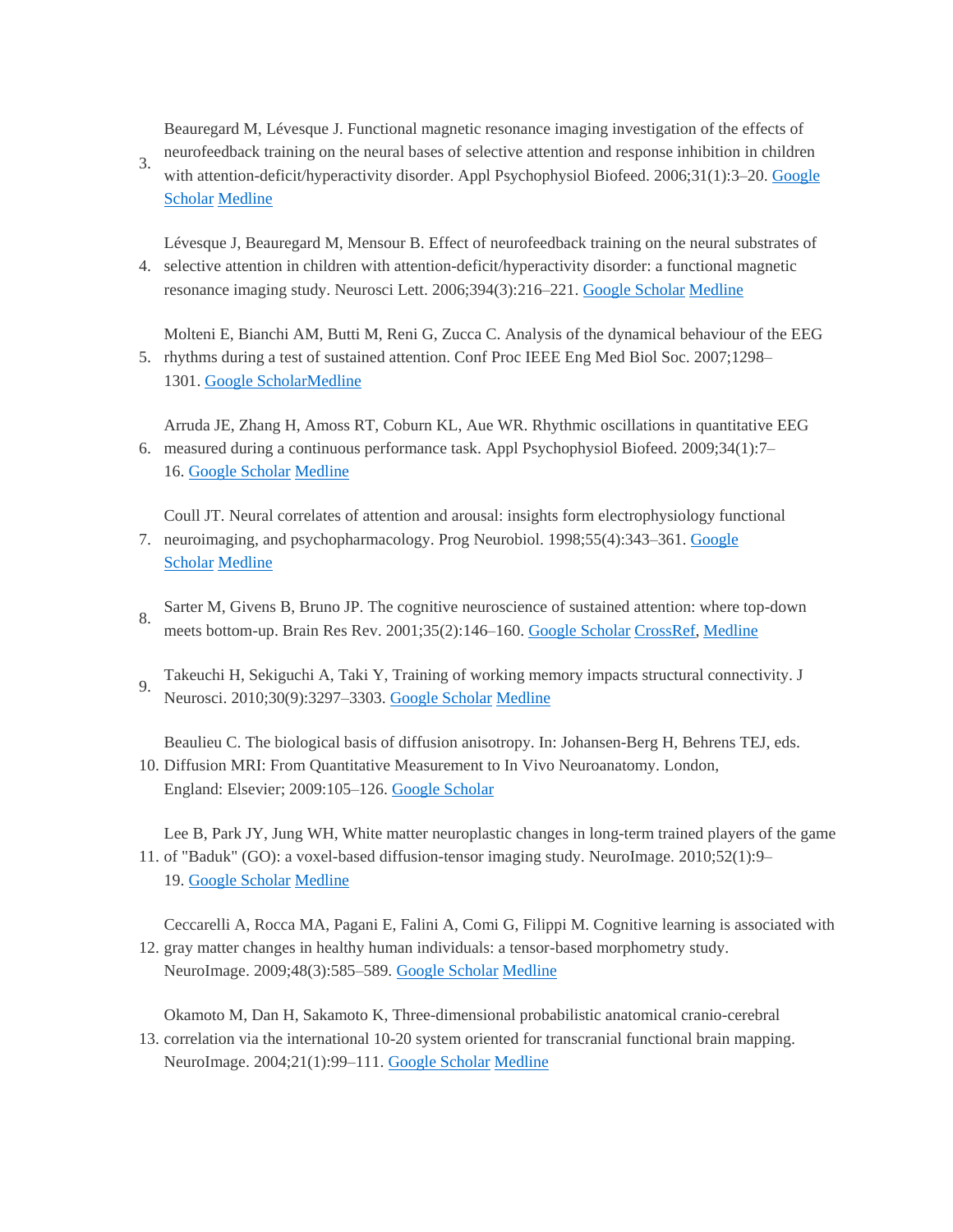- 14. Smith SM. Fast robust automated brain extraction. Hum Brain Map. 2002;17(3):143-155. Google **[Scholar](http://scholar.google.com/scholar_lookup?publication_year=2002&pages=143-155&issue=3&author=SM+Smith&title=Fast+robust+automated+brain+extraction&)[Medline](http://journals.sagepub.com/servlet/linkout?suffix=bibr14-1550059413476031&dbid=8&doi=10.1177%2F1550059413476031&key=12391568)**
- 15. Jenkinson M, Pechaud M, Smith S. BET2: MR-based estimation of brain skull and scalp surfaces. Eleventh Annual Meeting of the Organization for Human Brain Mapping; 2005.
- 16. Smith SM, Jenkinson M, Johansen-Berg H, Tract–based spatial statistics: voxelwise analysis of multi– subject diffusion data. NeuroImage. 2006;31(4):1487–1505. [Google Scholar](http://scholar.google.com/scholar_lookup?publication_year=2006&pages=1487&issue=4&author=SM+Smith&author=M+Jenkinson&author=H+Johansen-Berg&title=Tract%E2%80%93based+spatial+statistics:+voxelwise+analysis+of+multi%E2%80%93subject+diffusion+data&) [Medline](http://journals.sagepub.com/servlet/linkout?suffix=bibr16-1550059413476031&dbid=8&doi=10.1177%2F1550059413476031&key=16624579)

Smith SM, Nichols ET. Thresholding-free cluster enhancement: addressing problems of smoothing,

17. threshold dependence and localisation in cluster interference. NeuroImage. 2009;44(1):83–98. Google [Scholar](http://scholar.google.com/scholar_lookup?publication_year=2009&pages=83-98&issue=1&author=SM+Smith&author=ET+Nichols&title=Thresholding-free+cluster+enhancement:+addressing+problems+of+smoothing,+threshold+dependence+and+localisation+in+cluster+interference&) [Medline](http://journals.sagepub.com/servlet/linkout?suffix=bibr17-1550059413476031&dbid=8&doi=10.1177%2F1550059413476031&key=18501637)

18. structures: Significantly improved efficiency and reliability. NeuroImage. 2006;31(3):1116– Yushkevich AP, Piven J, Hazlett CH, User-guided 3D active contour segmentation of anatomical 1128. [Google Scholar](http://scholar.google.com/scholar_lookup?publication_year=2006&pages=1116-1128&issue=3&author=AP+Yushkevich&author=J+Piven&author=CH+Hazlett&title=User-guided+3D+active+contour+segmentation+of+anatomical+structures:+Significantly+improved+efficiency+and+reliability&) [CrossRef,](http://journals.sagepub.com/servlet/linkout?suffix=bibr18-1550059413476031&dbid=16&doi=10.1177%2F1550059413476031&key=10.1016%2Fj.neuroimage.2006.01.015) [Medline](http://journals.sagepub.com/servlet/linkout?suffix=bibr18-1550059413476031&dbid=8&doi=10.1177%2F1550059413476031&key=16545965)

19. attention are linked to anatomical variations in distinct white matter tracts. Front Niogi S, Mukherjee P, Ghajar J, McCandliss BD. Individual differences in distinct components of Neuroanat. 2010;4:2. [Google Scholar](http://scholar.google.com/scholar_lookup?publication_year=2010&pages=2&author=S+Niogi&author=P+Mukherjee&author=J+Ghajar&author=BD+McCandliss&title=Individual+differences+in+distinct+components+of+attention+are+linked+to+anatomical+variations+in+distinct+white+matter+tracts&) [Medline](http://journals.sagepub.com/servlet/linkout?suffix=bibr19-1550059413476031&dbid=8&doi=10.1177%2F1550059413476031&key=20204143)

20. performance in young and older adults. Neurobiol Aging. 2012;33(2):433.e21-431. Google Bennett IJ, Motes MA, Rao NK, Rypma B. White matter tract integrity predicts visual search

[Scholar](http://scholar.google.com/scholar_lookup?publication_year=2012&pages=e21-431&issue=2&author=IJ+Bennett&author=MA+Motes&author=NK+Rao&author=B.+Rypma&title=White+matter+tract+integrity+predicts+visual+search+performance+in+young+and+older+adults&) [Medline](http://journals.sagepub.com/servlet/linkout?suffix=bibr20-1550059413476031&dbid=8&doi=10.1177%2F1550059413476031&key=20363050)

 $21.$  36. [Google Scholar](http://scholar.google.com/scholar_lookup?publication_year=2000&pages=21-36&issue=6+pt+1&author=J+Ashburner&author=K+Friston&title=Voxel-based+morphometry+%E2%80%93+the+methods&) Ashburner J, Friston K. Voxel-based morphometry – the methods. NeuroImage. 2000;14(6 pt 1):21–

22. study of ageing in 465 normal adult human brains. NeuroImage. 2001;14(1 pt 1):21–36. Google Good C, Johnsrude I, Ashburner J, Henson R, Friston K, Frackowiak R. A voxel-based morphometric [Scholar](http://scholar.google.com/scholar_lookup?publication_year=2001&pages=21-36&issue=1+pt+1&author=C+Good&author=I+Johnsrude&author=J+Ashburner&author=R+Henson&author=K+Friston&author=R+Frackowiak&title=A+voxel-based+morphometric+study+of+ageing+in+465+normal+adult+human+brains&) [Medline](http://journals.sagepub.com/servlet/linkout?suffix=bibr22-1550059413476031&dbid=8&doi=10.1177%2F1550059413476031&key=11525331)

23. Smith SM, Jenkinson M, Woolrich MW, Advances in functional and structural MR image analysis 23. and implementation as FSL. NeuroImage. 2004;23:208–219. [Google Scholar](http://scholar.google.com/scholar_lookup?publication_year=2004&pages=208-219&author=SM+Smith&author=M+Jenkinson&author=MW+Woolrich&title=Advances+in+functional+and+structural+MR+image+analysis+and+implementation+as+FSL&) [CrossRef,](http://journals.sagepub.com/servlet/linkout?suffix=bibr23-1550059413476031&dbid=16&doi=10.1177%2F1550059413476031&key=10.1016%2Fj.neuroimage.2004.07.051) [Medline](http://journals.sagepub.com/servlet/linkout?suffix=bibr23-1550059413476031&dbid=8&doi=10.1177%2F1550059413476031&key=15501092)

24. field model and the expectation maximization algorithm. IEEE Trans Med Imaging. 2001;20(1):45– Zhang Y, Brady M, Smith SM. Segmentation of brain MR images through a hidden Markov random 57. [Google Scholar](http://scholar.google.com/scholar_lookup?publication_year=2001&pages=45-57&issue=1&author=Y+Zhang&author=M+Brady&author=SM+Smith&title=Segmentation+of+brain+MR+images+through+a+hidden+Markov+random+field+model+and+the+expectation+maximization+algorithm&) [Medline](http://journals.sagepub.com/servlet/linkout?suffix=bibr24-1550059413476031&dbid=8&doi=10.1177%2F1550059413476031&key=11293691)

25. Jenkinson M, Smith SM. A global optimisation method for robust affine registration of brain images. Med Imaging. 2001;5(2):143–156. [Google Scholar](http://scholar.google.com/scholar_lookup?publication_year=2001&pages=143-156&issue=2&author=M+Jenkinson&author=SM+Smith&title=A+global+optimisation+method+for+robust+affine+registration+of+brain+images&)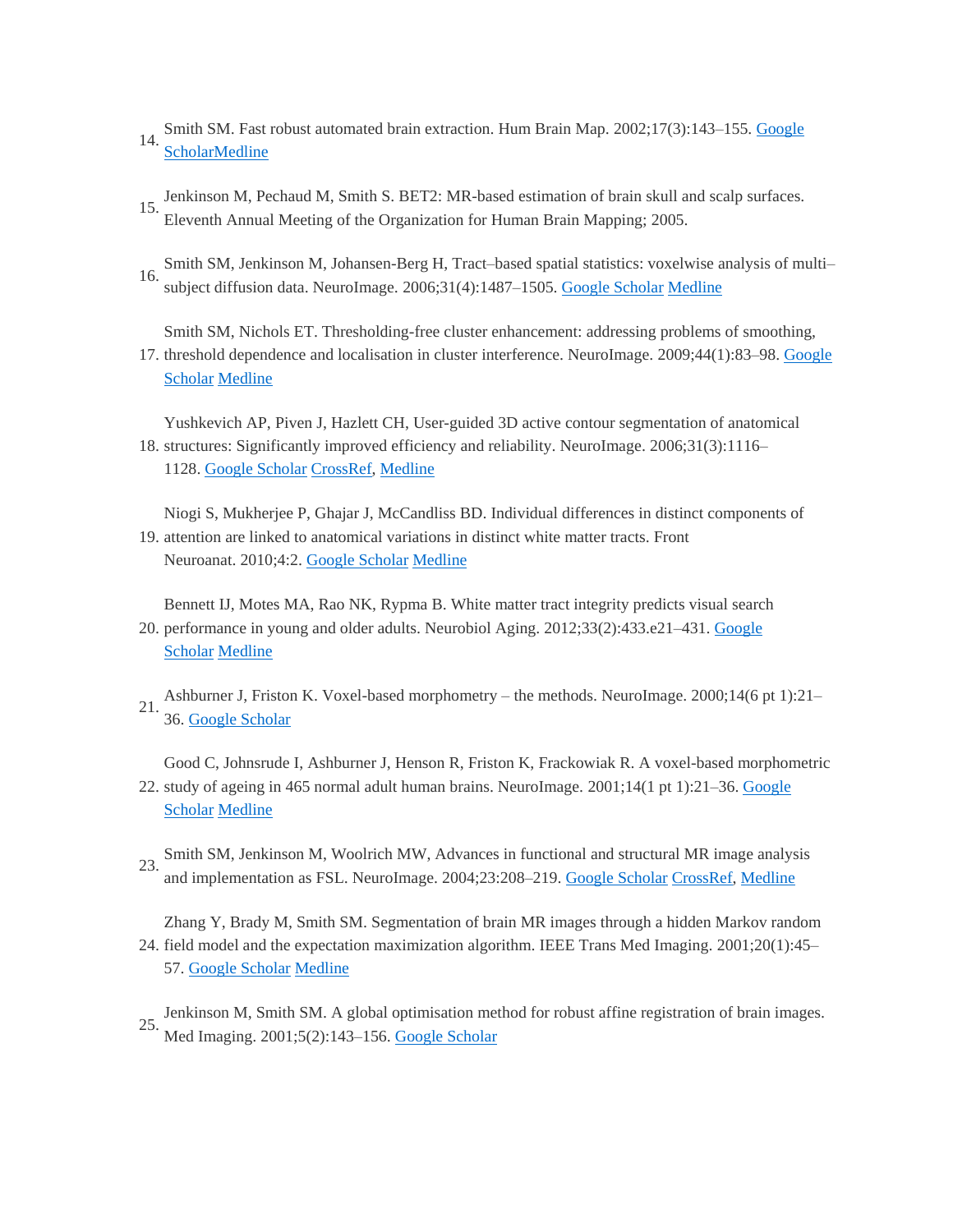26. linear registration and motion correction of brain images. NeuroImage. 2002;17(2):825–841. Google Jenkinson M, Bannister PR, Brady JM, Smith SM. Improved optimisation for the robust and accurate

- [Scholar](http://scholar.google.com/scholar_lookup?publication_year=2002&pages=825-841&issue=2&author=M+Jenkinson&author=PR+Bannister&author=JM+Brady&author=SM+Smith&title=Improved+optimisation+for+the+robust+and+accurate+linear+registration+and+motion+correction+of+brain+images&) [Medline](http://journals.sagepub.com/servlet/linkout?suffix=bibr26-1550059413476031&dbid=8&doi=10.1177%2F1550059413476031&key=12377157)
- 27. Andersson JLR, Jenkinson M, Smith SM. Non-linear optimisation. FMRIB technical report TR07JA1. 2007. [www.fmrib.ox.ac.uk/analysis/techrep.](http://www.fmrib.ox.ac.uk/analysis/techrep) (accessed on July 14, 2012). [Google Scholar](http://scholar.google.com/scholar_lookup?publication_year=2007&pages=825-841&issue=2&author=JLR+Andersson&author=M+Jenkinson&author=SM.+Smith&title=Non-linear+optimisation.+FMRIB+technical+report+TR07JA1&)
- 28. technical report TR07JA2. 2007. [www.fmrib.ox.ac.uk/analysis/techrep.](http://www.fmrib.ox.ac.uk/analysis/techrep) (accessed on July 14, Andersson JLR, Jenkinson M, Smith SM. Non-linear registration, aka Spatial normalisation. FMRIB 2012). [Google Scholar](http://scholar.google.com/scholar_lookup?publication_year=2007&pages=825-841&issue=2&author=JLR+Andersson&author=M+Jenkinson&author=SM+Smith&title=Non-linear+registration,+aka+Spatial+normalisation&)

29. form deformations: application to breast MR images. IEEE Trans Med Imaging. 1999;18(8):712– Rueckert D, Sonoda LI, Hayes C, Hill DLG, Leach MO, Hawkes DJ. Nonrigid registration using free-721. [Google Scholar](http://scholar.google.com/scholar_lookup?publication_year=1999&pages=712-721&issue=8&author=D+Rueckert&author=LI+Sonoda&author=C+Hayes&author=DLG+Hill&author=MO+Leach&author=DJ+Hawkes&title=Nonrigid+registration+using+free-form+deformations:+application+to+breast+MR+images&) [CrossRef,](http://journals.sagepub.com/servlet/linkout?suffix=bibr29-1550059413476031&dbid=16&doi=10.1177%2F1550059413476031&key=10.1109%2F42.796284) [Medline](http://journals.sagepub.com/servlet/linkout?suffix=bibr29-1550059413476031&dbid=8&doi=10.1177%2F1550059413476031&key=10534053)

30. cortex on MRI scans into gyral based regions of interest. NeuroImage. 2006;31(3):968–980. Google Desikan RS, Segonne F, Fischl B, An automated labeling system for subdividing the human cerebral [Scholar](http://scholar.google.com/scholar_lookup?publication_year=2006&pages=968-980&issue=3&author=RS+Desikan&author=F+Segonne&author=B+Fischl&title=An+automated+labeling+system+for+subdividing+the+human+cerebral+cortex+on+MRI+scans+into+gyral+based+regions+of+interest&) [CrossRef,](http://journals.sagepub.com/servlet/linkout?suffix=bibr30-1550059413476031&dbid=16&doi=10.1177%2F1550059413476031&key=10.1016%2Fj.neuroimage.2006.01.021) [Medline](http://journals.sagepub.com/servlet/linkout?suffix=bibr30-1550059413476031&dbid=8&doi=10.1177%2F1550059413476031&key=16530430)

- 31. Fischl B, van der Kouwe A, Destrieux C, Automatically parcellating the human cerebral cortex. Cerebr Cort. 2004;14(1):11–22. [Google Scholar](http://scholar.google.com/scholar_lookup?publication_year=2004&pages=11-22&issue=1&author=B+Fischl&author=A+van+der+Kouwe&author=C+Destrieux&title=Automatically+parcellating+the+human+cerebral+cortex&) [Medline](http://journals.sagepub.com/servlet/linkout?suffix=bibr31-1550059413476031&dbid=8&doi=10.1177%2F1550059413476031&key=14654453)
- 32. Tinius TP. The integrated visual and auditory continuous performance test as a neuropsychological measure. Arch Clin Neuropsychol. 2003;18(5):439–454. [Google Scholar](http://scholar.google.com/scholar_lookup?publication_year=2003&pages=439-454&issue=5&author=TP+Tinius&title=The+integrated+visual+and+auditory+continuous+performance+test+as+a+neuropsychological+measure&) [Medline](http://journals.sagepub.com/servlet/linkout?suffix=bibr32-1550059413476031&dbid=8&doi=10.1177%2F1550059413476031&key=14591441)
- 33. Mesulam MM. Large-scale neurocognitive networks and distributed processing for attention, language, and memory. Ann Neurol. 1990;28(5):597–613. [Google Scholar](http://scholar.google.com/scholar_lookup?publication_year=1990&pages=597-613&issue=5&author=MM+Mesulam&title=Large-scale+neurocognitive+networks+and+distributed+processing+for+attention,+language,+and+memory&) [Medline](http://journals.sagepub.com/servlet/linkout?suffix=bibr33-1550059413476031&dbid=8&doi=10.1177%2F1550059413476031&key=2260847)

34. childhood ADHD: a DTMRI study of connections. Cereb Cortex. 2008;18(5):1210-1220. Google Makris N, Buka SL, Biederman J, Attention and executive systems abnormalities in adults with [Scholar](http://scholar.google.com/scholar_lookup?publication_year=2008&pages=1210-1220&issue=5&author=N+Makris&author=SL+Buka&author=J+Biederman&title=Attention+and+executive+systems+abnormalities+in+adults+with+childhood+ADHD:+a+DTMRI+study+of+connections&) [Medline](http://journals.sagepub.com/servlet/linkout?suffix=bibr34-1550059413476031&dbid=8&doi=10.1177%2F1550059413476031&key=17906338)

Takahashi M, Iwamoto K, Fukatsu H, Naganawa S, Iidaka T, Ozaki N. White matter microstructure of

35. the cingulum and cerebellar peduncle is related to sustained attention and working memory: a diffusion tensor imaging study. Neurosci Lett. 2010;477(2):72–76. [Google Scholar](http://scholar.google.com/scholar_lookup?publication_year=2010&pages=72-76&issue=2&author=M+Takahashi&author=K+Iwamoto&author=H+Fukatsu&author=S+Naganawa&author=T+Iidaka&author=N+Ozaki&title=White+matter+microstructure+of+the+cingulum+and+cerebellar+peduncle+is+related+to+sustained+attention+and+working+memory:+a+diffusion+tensor+imaging+study&) [Medline](http://journals.sagepub.com/servlet/linkout?suffix=bibr35-1550059413476031&dbid=8&doi=10.1177%2F1550059413476031&key=20416360)

Makris N, Biederman J, Monuteaux MC, Seidman LJ. Towards conceptualizing a neural systems-

36. based anatomy of attention-deficit/ hyperactivity disorder. Develop Neurosci. 2009;21(1-2):36– 49. [Google Scholar](http://scholar.google.com/scholar_lookup?publication_year=2009&pages=36-49&issue=1-2&author=N+Makris&author=J+Biederman&author=MC+Monuteaux&author=LJ+Seidman&title=Towards+conceptualizing+a+neural+systems-based+anatomy+of+attention-deficit/+hyperactivity+disorder&)

37. pediatric bipolar disorder and attention-deficit/hyperactivity disorder. Biol Pavuluri MN, Yang S, Kamineni K, Diffusion tensor imaging study of white matter fiber tracts in

Psychiatry. 2009;65(7):586–593. [Google Scholar](http://scholar.google.com/scholar_lookup?publication_year=2009&pages=586-593&issue=7&author=MN+Pavuluri&author=S+Yang&author=K+Kamineni&title=Diffusion+tensor+imaging+study+of+white+matter+fiber+tracts+in+pediatric+bipolar+disorder+and+attention-deficit/hyperactivity+disorder&) [Medline](http://journals.sagepub.com/servlet/linkout?suffix=bibr37-1550059413476031&dbid=8&doi=10.1177%2F1550059413476031&key=19027102)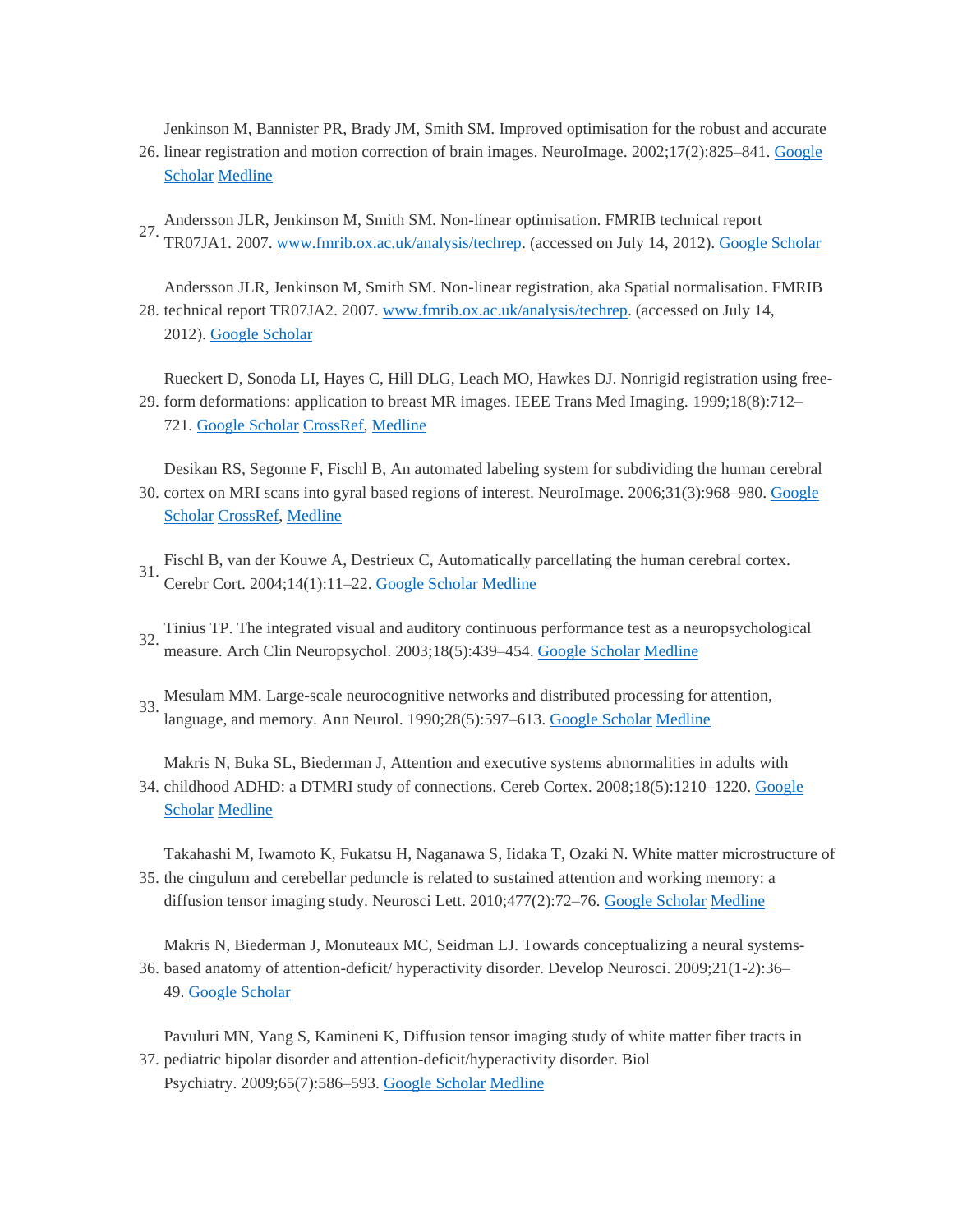- Qiu MG, Ye Z, Li QY, Liu GJ, Xie B, Wang J. Changes of brain structure and function in ADHD<br>38.  $\frac{1}{2}$ children. Brain Topogr. 2011;24(3-4):243–252. [Google Scholar](http://scholar.google.com/scholar_lookup?publication_year=2011&pages=243-252&issue=3-4&author=MG+Qiu&author=Z+Ye&author=QY+Li&author=GJ+Liu&author=B+Xie&author=J+Wang&title=Changes+of+brain+structure+and+function+in+ADHD+children&) [Medline](http://journals.sagepub.com/servlet/linkout?suffix=bibr38-1550059413476031&dbid=8&doi=10.1177%2F1550059413476031&key=21191807)
- 39. Valera EM, Faraone SV, Murray KE, Seidman LJ. Meta-analysis of structural imaging findings in ADHD. Biol Psychiatry. 2007;61(12):1361–1369. [Google Scholar](http://scholar.google.com/scholar_lookup?publication_year=2007&pages=1361-1369&issue=12&author=EM+Valera&author=SV+Faraone&author=KE+Murray&author=LJ+Seidman&title=Meta-analysis+of+structural+imaging+findings+in+ADHD&) [Medline](http://journals.sagepub.com/servlet/linkout?suffix=bibr39-1550059413476031&dbid=8&doi=10.1177%2F1550059413476031&key=16950217)
- 40. retinotopic mechanism for distracter suppression during sustained visuospatial attention. J Kelly SP, Lalor EC, Reilly RB, Foxe JJ. Increases in alpha oscillatory power reflect an active Neurophysiol. 2006;95(6):3844–3851. [Google Scholar](http://scholar.google.com/scholar_lookup?publication_year=2006&pages=3844-3851&issue=6&author=SP+Kelly&author=EC+Lalor&author=RB+Reilly&author=JJ+Foxe&title=Increases+in+alpha+oscillatory+power+reflect+an+active+retinotopic+mechanism+for+distracter+suppression+during+sustained+visuospatial+attention&) [Medline](http://journals.sagepub.com/servlet/linkout?suffix=bibr40-1550059413476031&dbid=8&doi=10.1177%2F1550059413476031&key=16571739)

41. specialization for simple reaction time, sustained attention, and phasic alertness? Brain Audet T, Mercier L, Collard S, Rochette A, Hébert R. Attention deficits: is there a right hemisphere Cogn. 2000;43(1-3):17–21. [Google Scholar](http://scholar.google.com/scholar_lookup?publication_year=2000&pages=17-21&issue=1-3&author=T+Audet&author=L+Mercier&author=S+Collard&author=A+Rochette&author=R+H%C3%A9bert&title=Attention+deficits:+is+there+a+right+hemisphere+specialization+for+simple+reaction+time,+sustained+attention,+and+phasic+alertness?&) [Medline](http://journals.sagepub.com/servlet/linkout?suffix=bibr41-1550059413476031&dbid=8&doi=10.1177%2F1550059413476031&key=10857655)

42. ed. Principles of Behavioral and Cognitive Neurology. 2nd ed. Oxford, England: Oxford University Mesulam MM. Attentional networks, confusional states, and neglect syndromes. In: Mesulam MM, Press; 2000:174–256. [Google Scholar](http://scholar.google.com/scholar_lookup?publication_year=2000&pages=174-256&issue=1-3&author=MM+Mesulamauthor=MM+Mesulam&title=Principles+of+Behavioral+and+Cognitive+Neurology&)

- Parent A. Carpenter's Human Neuroanatomy. 9th ed. Baltimore, MD: Williams & 43. Wilkins; 1996. [Google Scholar](http://scholar.google.com/scholar_lookup?publication_year=1996&issue=1-3&author=A+Parent&title=Carpenter%27s+Human+Neuroanatomy&)
- 44. Hamilton LS, Levitt JG, O'Neill J, Reduced white matter integrity in attention-deficit hyperactivity disorder. Neuroreport. 2008;19(17):1705-1708. [Google Scholar](http://scholar.google.com/scholar_lookup?publication_year=2008&pages=1705-1708&issue=17&author=LS+Hamilton&author=JG+Levitt&author=J+O%27Neill&title=Reduced+white+matter+integrity+in+attention-deficit+hyperactivity+disorder&) [Medline](http://journals.sagepub.com/servlet/linkout?suffix=bibr44-1550059413476031&dbid=8&doi=10.1177%2F1550059413476031&key=18841089)
- 45. performance in adult attention-deficit/hyperactivity disorder. Eur Arch Psychiatry Clin Konrad A, Dielentheis TF, Masri DE, White matter abnormalities and their impact on attentional Neurosci. 2012;262(4):351–360. [Google Scholar](http://scholar.google.com/scholar_lookup?publication_year=2012&pages=351-360&issue=4&author=A+Konrad&author=TF+Dielentheis&author=DE+Masri&title=White+matter+abnormalities+and+their+impact+on+attentional+performance+in+adult+attention-deficit/hyperactivity+disorder&) [Medline](http://journals.sagepub.com/servlet/linkout?suffix=bibr45-1550059413476031&dbid=8&doi=10.1177%2F1550059413476031&key=21879383)
- 46. Pardo JV, Fox PT, Raichle ME. Localization of a human system for sustained attention by positron emission tomography. Nature. 1991;349(630):61–64. [Google Scholar](http://scholar.google.com/scholar_lookup?publication_year=1991&pages=61-64&issue=630&author=JV+Pardo&author=PT+Fox&author=ME+Raichle&title=Localization+of+a+human+system+for+sustained+attention+by+positron+emission+tomography&) [Medline](http://journals.sagepub.com/servlet/linkout?suffix=bibr46-1550059413476031&dbid=8&doi=10.1177%2F1550059413476031&key=1985266)

Coull JT, Frith CD, Frackowiak RS, Grasby PM. A fronto-parietal network for rapid visual

- 47. information processing: a PET study of sustained attention and working memory. Neuropsychology. 1996;34(11):1085–1095. [Google Scholar](http://scholar.google.com/scholar_lookup?publication_year=1996&pages=1085-1095&issue=11&author=JT+Coull&author=CD+Frith&author=RS+Frackowiak&author=PM+Grasby&title=A+fronto-parietal+network+for+rapid+visual+information+processing:+a+PET+study+of+sustained+attention+and+working+memory&)
- 48. Johannsen P, Jakobsen J, Bruhn P, Cortical sites of sustained and divided attention in normal elderly humans. NeuroImage. 1997;6(3):145–155. [Google Scholar](http://scholar.google.com/scholar_lookup?publication_year=1997&pages=145-155&issue=3&author=P+Johannsen&author=J+Jakobsen&author=P+Bruhn&title=Cortical+sites+of+sustained+and+divided+attention+in+normal+elderly+humans&) [Medline](http://journals.sagepub.com/servlet/linkout?suffix=bibr48-1550059413476031&dbid=8&doi=10.1177%2F1550059413476031&key=9344819)
- 49. Vandenberghe R, Gitelman DR, Parrish TB, Mesulam MM. Functional specificity of superior parietal mediation of spatial shifting. NeuroImage. 2001;14(3):661–673. [Google Scholar](http://scholar.google.com/scholar_lookup?publication_year=2001&pages=661-673&issue=3&author=R+Vandenberghe&author=DR+Gitelman&author=TB+Parrish&author=MM+Mesulam&title=Functional+specificity+of+superior+parietal+mediation+of+spatial+shifting&) [Medline](http://journals.sagepub.com/servlet/linkout?suffix=bibr49-1550059413476031&dbid=8&doi=10.1177%2F1550059413476031&key=11506539)
- 50. Lawrence NS, Ross TJ, Hoffmann R, Garavan H, Stein EA. Multiple neuronal networks mediate sustained attention. J Cogn Neurosci. 2003;15(7):1028–1038. [Google Scholar](http://scholar.google.com/scholar_lookup?publication_year=2003&pages=1028-1038&issue=7&author=NS+Lawrence&author=TJ+Ross&author=R+Hoffmann&author=H+Garavan&author=EA+Stein&title=Multiple+neuronal+networks+mediate+sustained+attention&) [Medline](http://journals.sagepub.com/servlet/linkout?suffix=bibr50-1550059413476031&dbid=8&doi=10.1177%2F1550059413476031&key=14614813)